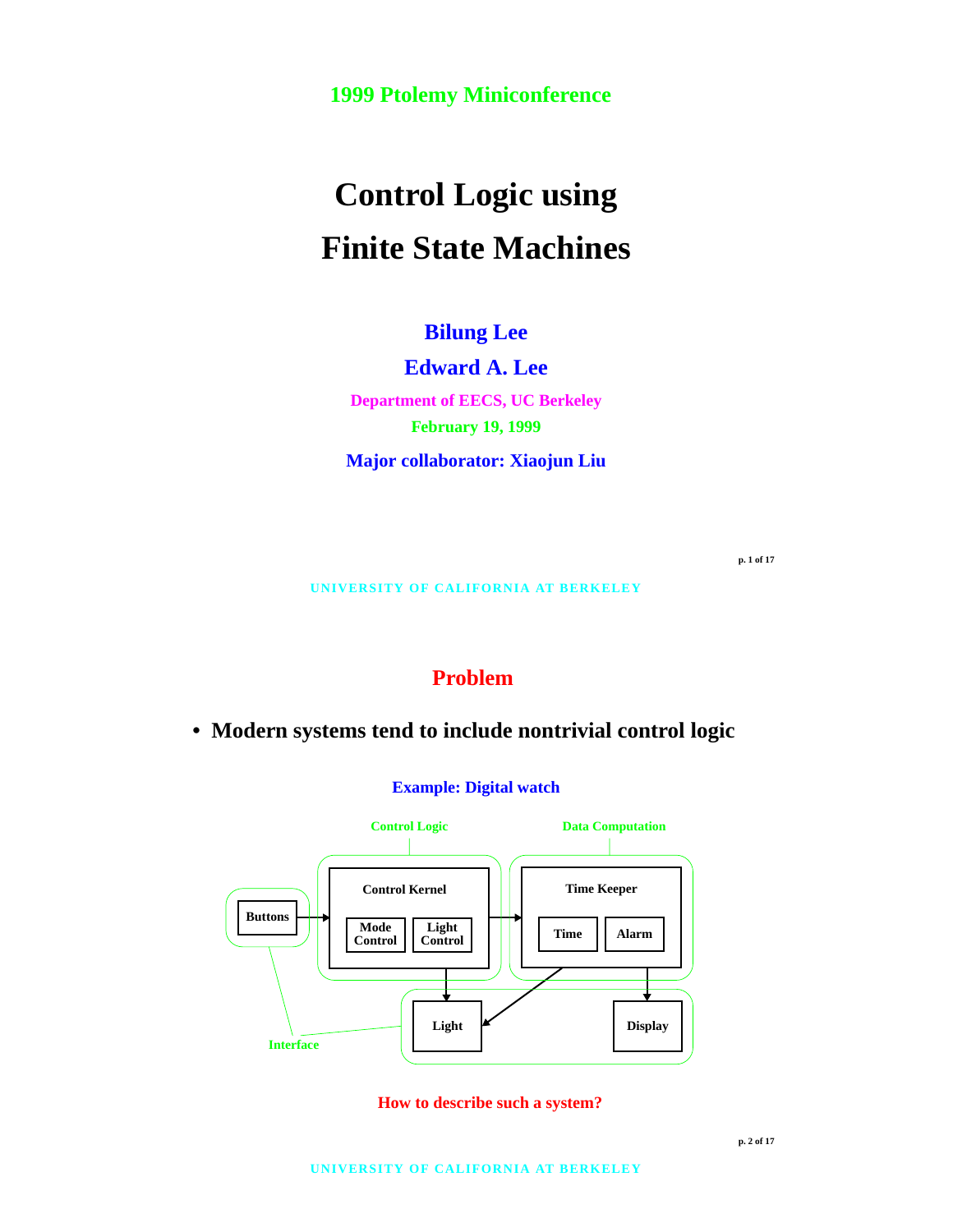#### **How to Describe the Control Logic?**

#### **• Example: Elevator controller**



**UNIVERSITY OF CALIFORNIA AT BERKELEY**

## **Upgrade to Hierarchical Concurrent FSMs**



**UNIVERSITY OF CALIFORNIA AT BERKELEY**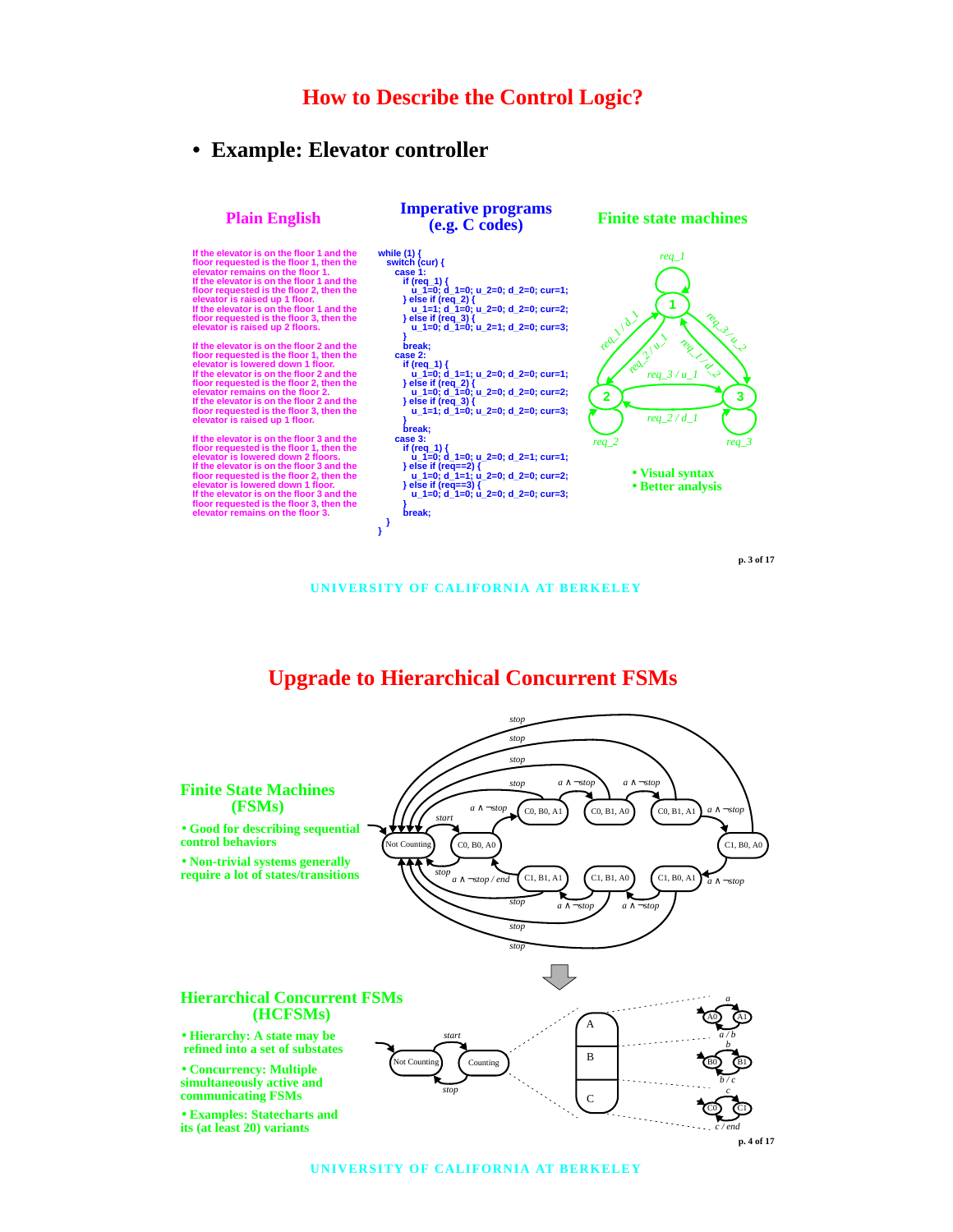## **Upgrade to Heterogeneous HCFSMs**

#### **HCFSMs**

• **Good for describing complex control behaviors**

• **Most models tightly integrate only one concurrency semantics, for example, Argos = SR + FSM** and  $CFS\tilde{M} = D\tilde{E} + FSM$ 

• **Not suitable for specifying computation-oriented tasks** (hence, hard to specify a **complete design)**







**p. 5 of 17**

**UNIVERSITY OF CALIFORNIA AT BERKELEY**

#### **Design Methodology**

**Objective: A system specification scheme capable to**

- **Describe both control logic and computation tasks**
- **Specify composite behaviors (concurrency and hierarchy)**
- **Enable the selection of different concurrency semantics**

**(No existing schemes support all of the above three)**

**Heterogeneous approach:**

- **Allow hierarchy and heterogeneity in the FSM**
- **Let the FSM be hierarchically combined with other existing concurrency models**
- **Choose the most appropriate model for the problem at hand**

**p. 6 of 17**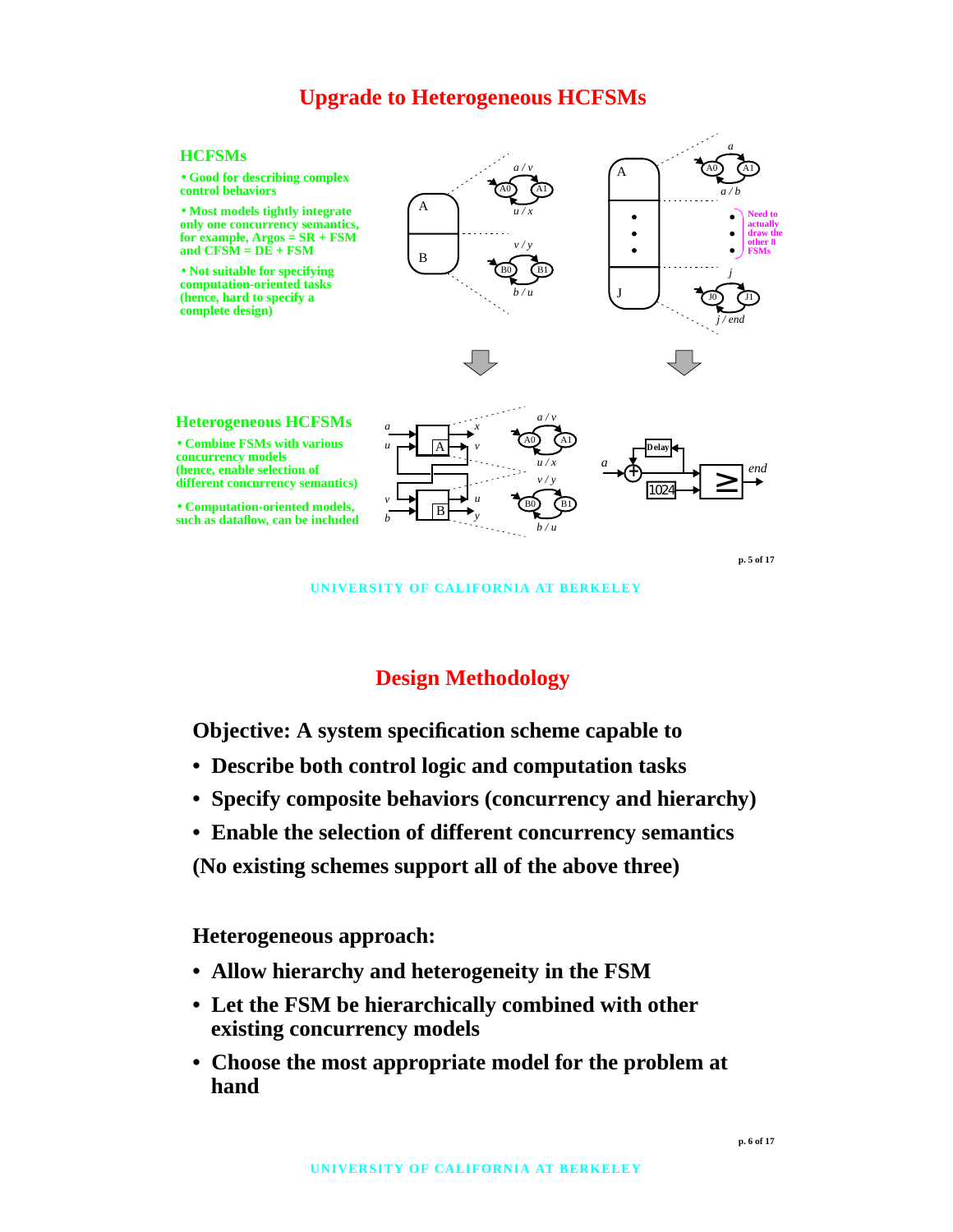# **Hierarchy in FSMs**

**• A state of an FSM may be refined into another FSM**



- **Inputs/outputs of the slave are a subset of those of its master**
- **The slave reacts first, and then its master reacts**
- **Strength**
	- **Reduce the number of transitions**

**p. 7 of 17**

**UNIVERSITY OF CALIFORNIA AT BERKELEY**

# **Heterogeneity in FSMs**

**• The slave inside a state of the FSM need not be an FSM**



- **Key Principle**
	- **The slave must have a well-defined determinate and finite operation, called a** *step* **of the slave**
- **The slave is invoked first, and then its master reacts**
- **Strength**
	- **Appropriate models can be included for different situations (e.g. dataflow for computation-intensive tasks)**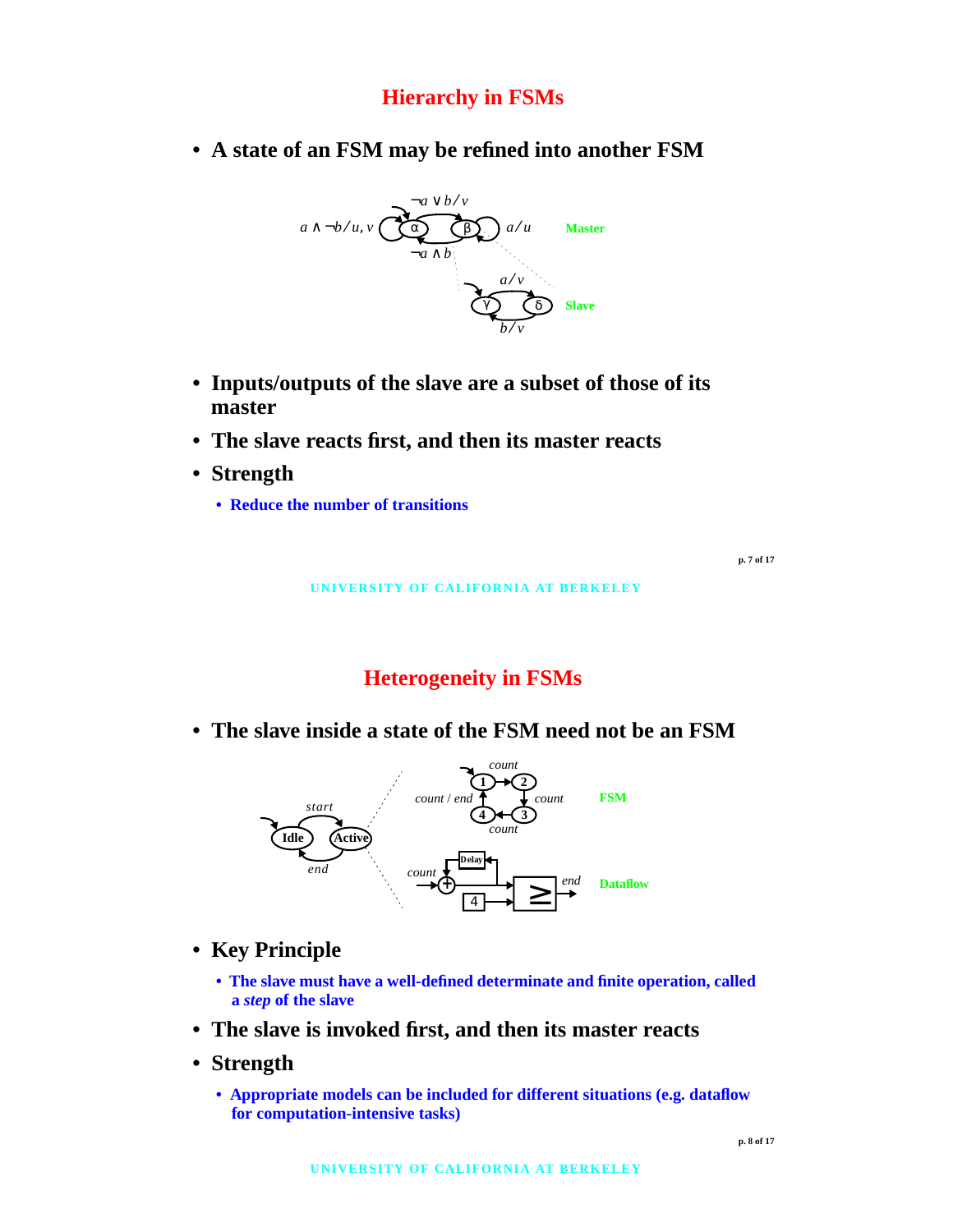#### **Heterogeneity in FSMs (continued)**

- **A** *a u x* **B B** α (β *a v*⁄ *u x*⁄ **<sup>A</sup>** *v v b u y* γ δ *v*/*y b u*⁄
- **FSMs may be used inside modules of other model**

- **Key Principle**
	- **The model must provide a way to determine the inputs for each module and when the module should react**
- **These FSMs are concurrent FSMs when the model contains concurrency semantics**
- **Strengths**
	- **Concurrency is naturally included**
	- **Reduce the number of states**

**p. 9 of 17**

#### **UNIVERSITY OF CALIFORNIA AT BERKELEY**

#### **Mixing FSMs with Concurrency Models**



#### **• Strength**

**• Heterogeneity, hierarchy, concurrency and FSMs are all included**

#### **• Current focus: Interaction of FSMs with**

- **Synchronous Dataflow (SDF)**
- **Discrete Events (DE)**
- **Synchronous/Reactive Model (SR)**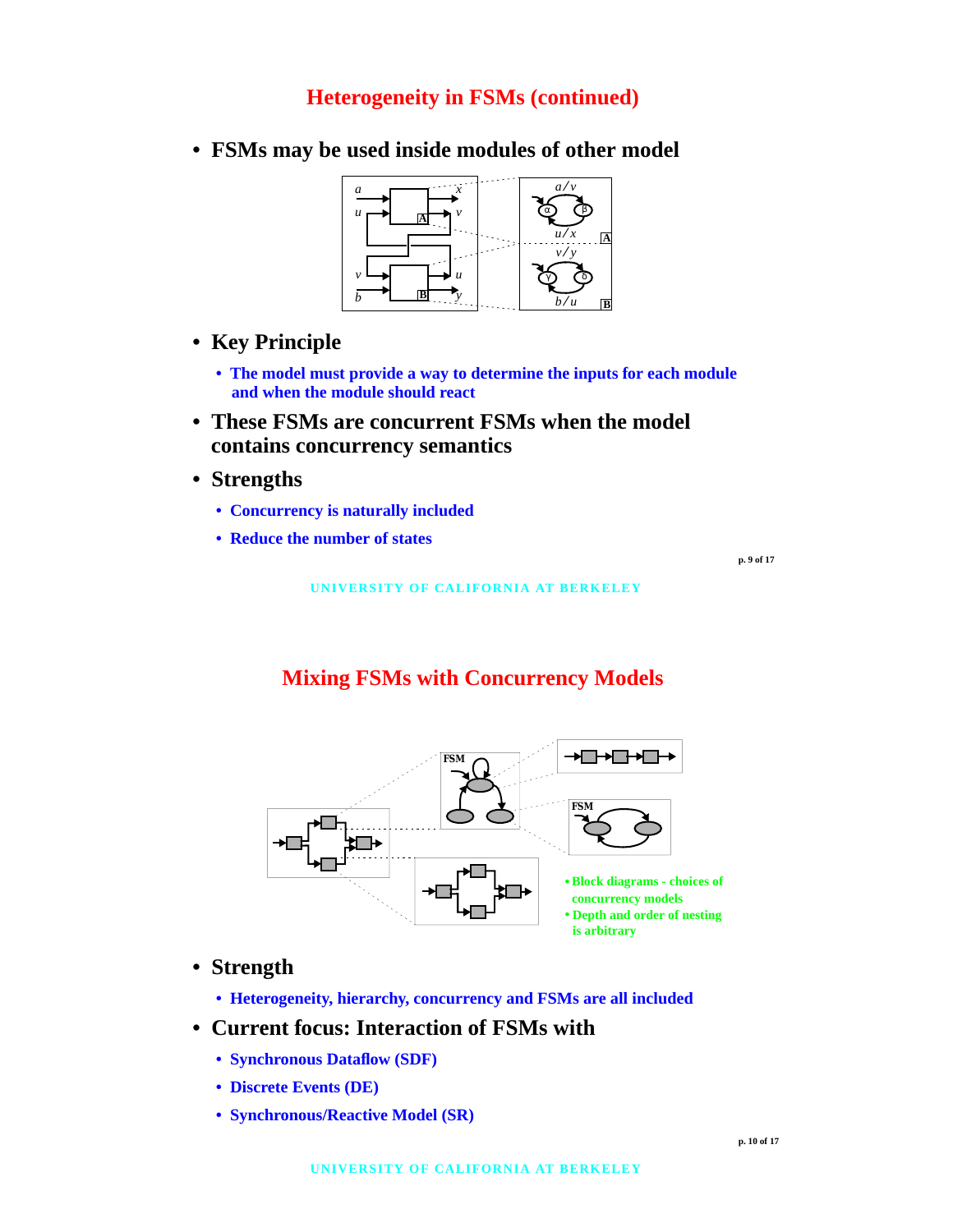#### **Synchronous Dataflow (SDF)**



#### **To interact with the FSM**

- **Event encoding**
	- **Absent/Present event in FSM** ↔ **0/1 valued token in SDF**
- **FSM inside SDF**
	- **One block firing in SDF** → **One reaction of FSM**
- **SDF inside FSM**
	- **One slave step in FSM** → **One iteration of SDF**

**p. 11 of 17**

**UNIVERSITY OF CALIFORNIA AT BERKELEY**

## **Discrete Events (DE)**



#### **To interact with the FSM**

- **Events passed through FSM have the same time stamps**
- **FSM inside DE**
	- **One block firing in DE** → **One reaction of FSM**
- **DE inside FSM**
	- **One slave step in FSM** → **Simulation of DE up to time stamp of input**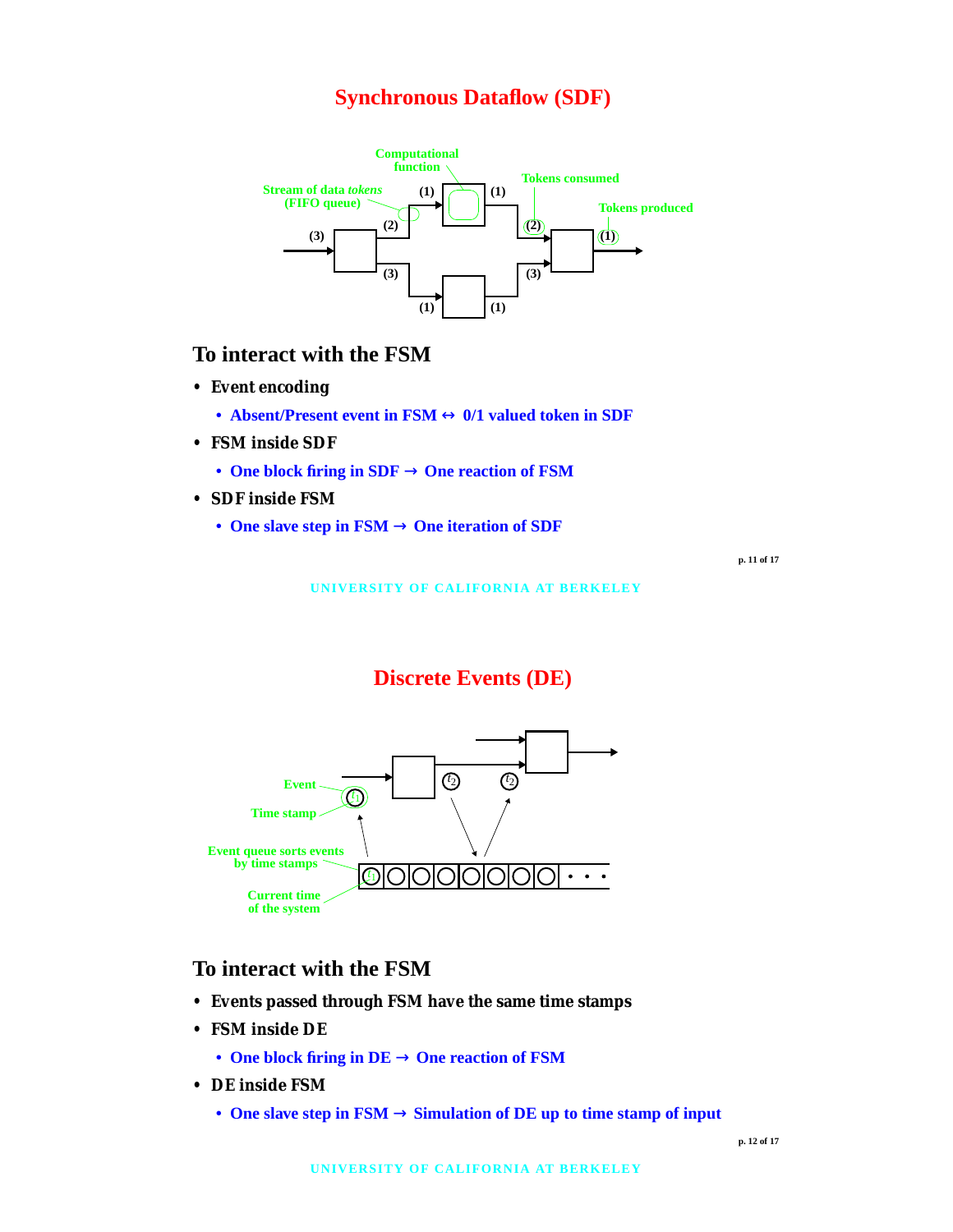# **Synchronous/Reactive Model (SR)**



- **To interact with the FSM**
- **Support** ⊥ **in the FSM**



- **FSM inside SR**
	- **One block firing in SR** → **One reaction of FSM**
- **SR inside FSM**
	- **One slave step in FSM** → **One instant of SR**

**p. 13 of 17**

**UNIVERSITY OF CALIFORNIA AT BERKELEY**

# **Characteristics of Different Models**

| <b>Model</b><br>(one step)                                                     | <b>Strengths</b>                                                                                                                   | <b>Weaknesses</b>                                                     |
|--------------------------------------------------------------------------------|------------------------------------------------------------------------------------------------------------------------------------|-----------------------------------------------------------------------|
| <b>Finite State</b><br><b>Machines</b><br>(one reaction)                       | • Good for sequential control<br>• Can be made deterministic (often is<br>not, however)<br>. Map well to hardware and software     | • Computation-intensive<br>systems are hard to specify                |
| <b>Synchronous</b><br><b>Dataflow</b><br>(one iteration)                       | • Good for signal processing<br>• Loosely synchronized<br>• Deterministic<br>• Map well to hardware and software                   | • Control-intensive systems<br>are hard to specify                    |
| <b>Discrete Events</b><br>(simulation up to<br>the time stamp of<br>the input) | • Good for asynchronous digital hard-<br>ware<br>• Globally synchronized<br>• Can be made deterministic (often is<br>not, however) | • Expensive to implement<br>in software<br>• May over-specify systems |
| Synchronous/<br><b>Reactive Model</b><br>(one instant)                         | • Good for control-intensive systems<br>• Tightly synchronized<br>• Deterministic<br>• Map well to hardware and software           | • Computation-intensive<br>system are over-specified                  |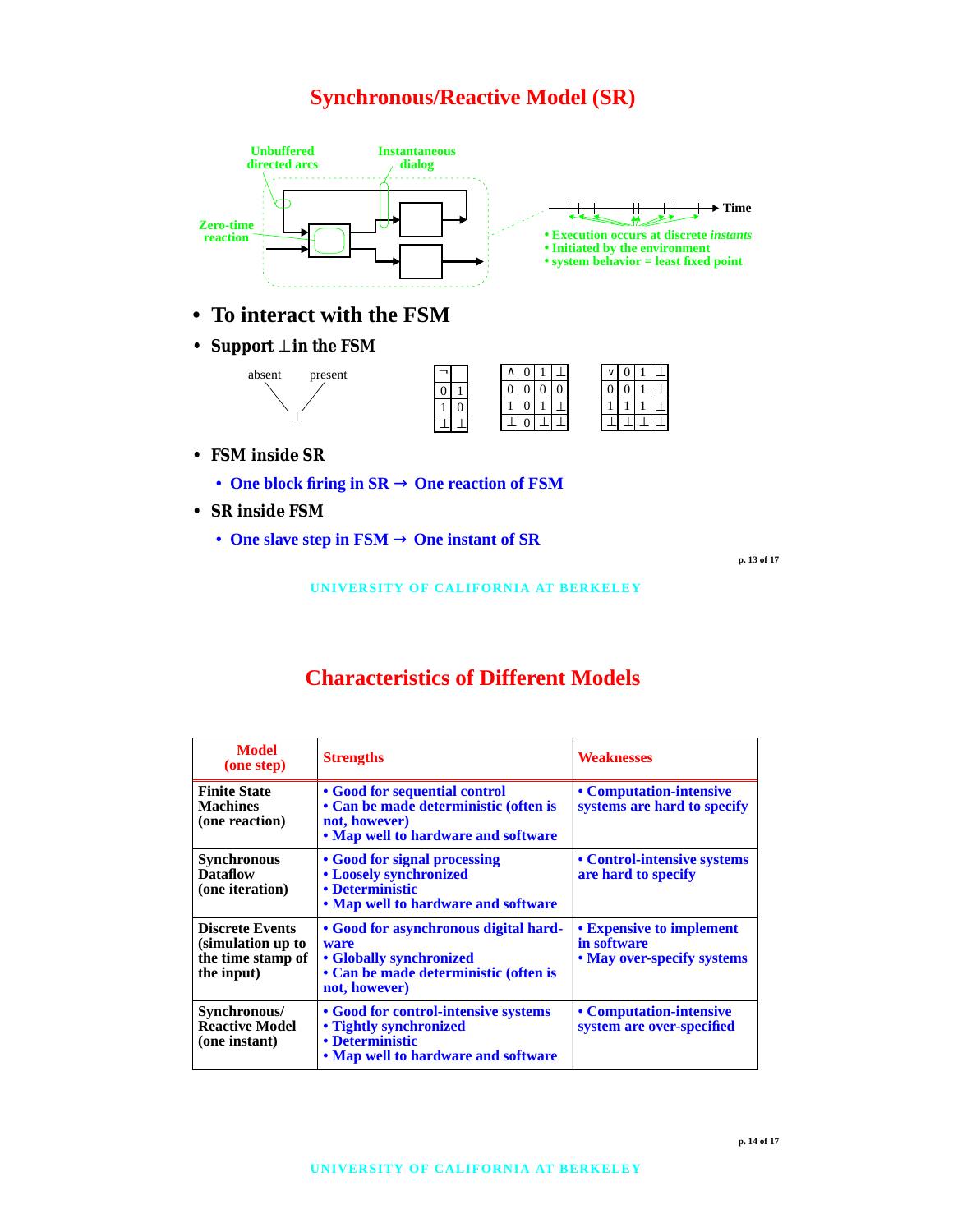# **Capability for a Complete Design**



**UNIVERSITY OF CALIFORNIA AT BERKELEY**

#### **Hierarchy Concurrency Concurrency Choices Imperative State for Specification Schemes for for of Imperative Transitions Constructs State State Concurrency Transitions Transitions Constructs SDL**  $\bigcirc$  $\bigcirc$  $\bigcirc$  $\bigcirc$  $\overline{\bigcirc}$  $\overline{\bigcirc}$ **Statecharts**  $\bullet$  $\bigcirc$  $\bullet$  $\overline{\bigcirc}$  $\overline{\bigcirc}$  $\overline{\bigcirc}$ **Argos CFSM**  $\overline{\bigcirc}$  $\overline{\bigcirc}$  $\overline{\bigcirc}$  $\bullet$  $\bullet$ **Mini-** $\overline{\bigcirc}$  $\overline{\bigcirc}$  $\overline{\circledast}$  $\bullet$ ● **Statecharts**  $\overline{\bigcirc}$  $\bullet$ **Argos + Lustre SpecCharts**  $\bullet$  $\bigcirc$ Œ **Stateflow +**  $\circledast$  $\bullet$ **Simulink**

 $\cdot$  **: Fully supported.**  $\bigoplus$  **: Partially supported.**  $\bigcirc$  **: Not supported.** 

 $\epsilon$ 

**This work**

# **Comparison with Related Work**

 $\bullet$ 

 $\bullet$